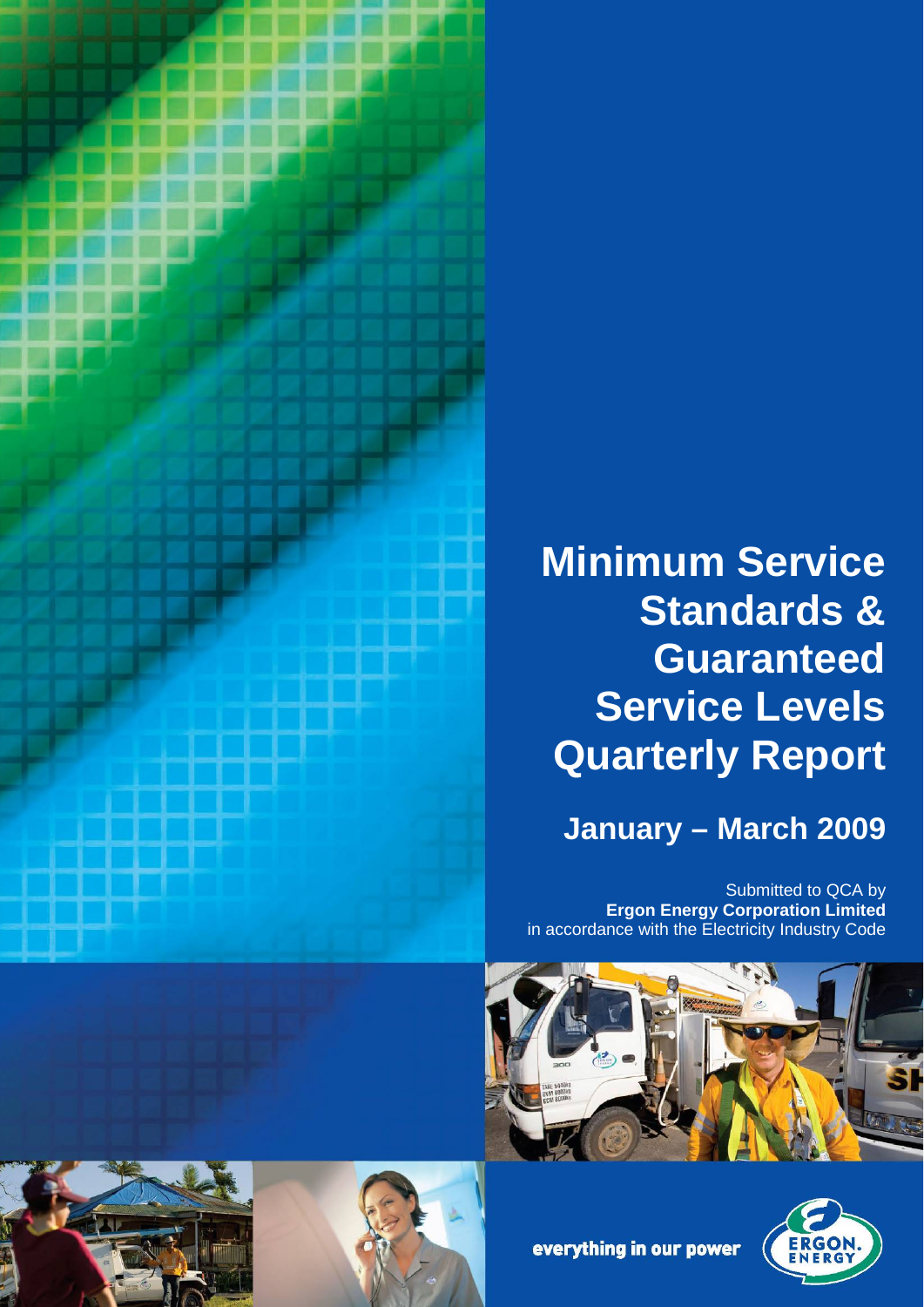## **Table of Contents**

| Explanation of reasons for exceeding minimum service standards and proposals to improve performance 7 |  |
|-------------------------------------------------------------------------------------------------------|--|
|                                                                                                       |  |
|                                                                                                       |  |
|                                                                                                       |  |
|                                                                                                       |  |

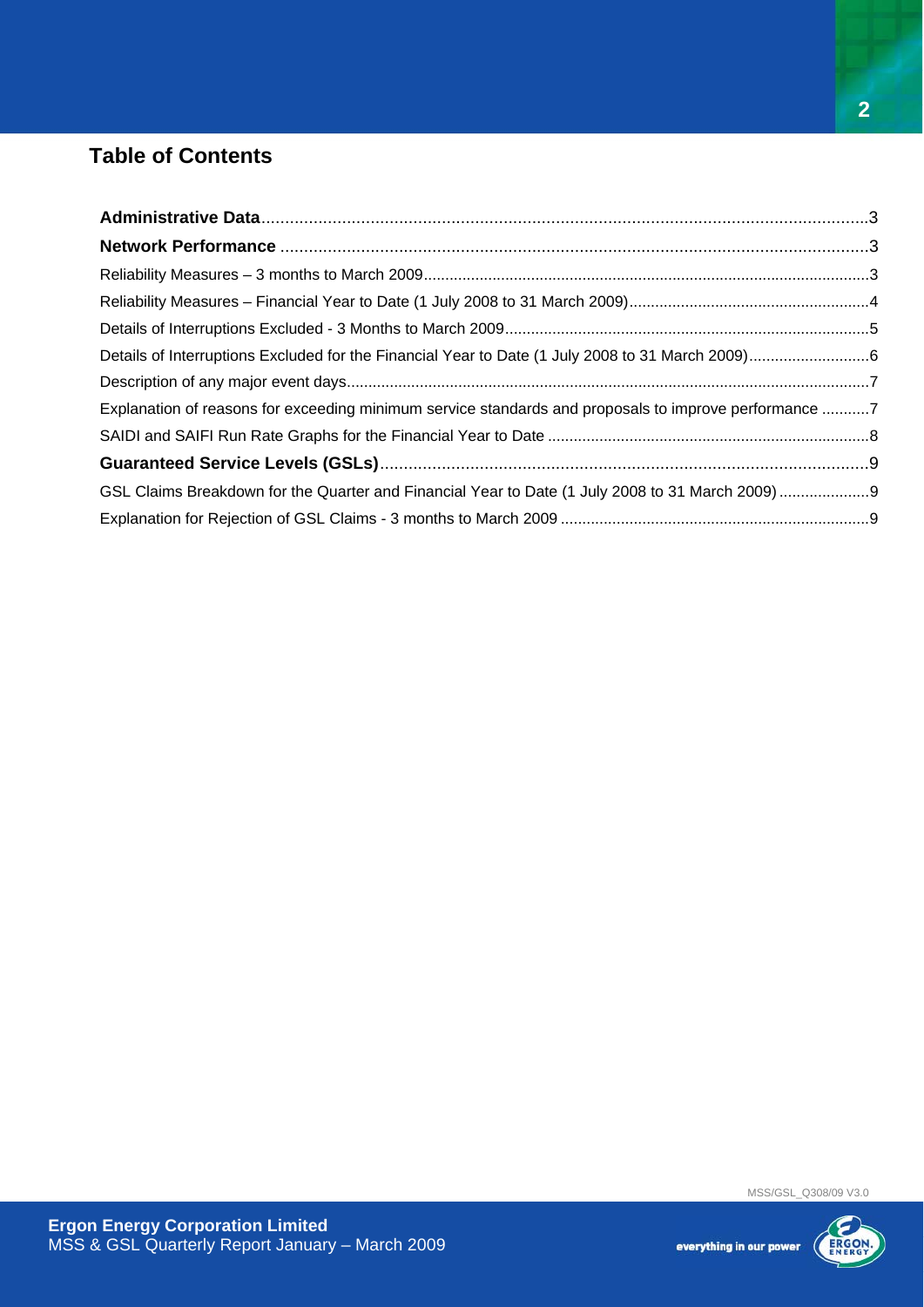## **Administrative Data**

| <b>ITEM NO</b> | <b>MEASURE</b>                        | <b>UNIT</b> | VALUE                            |
|----------------|---------------------------------------|-------------|----------------------------------|
| 1.1            | Distribution Network Service Provider | Name        | Ergon Energy Corporation Limited |
| 1.2            | First day of reporting period         | Date        | $01 - 01 - 2009$                 |
| 1.3            | Last day of reporting period          | Date        | 31-03-2009                       |

#### **Network Performance**

(Reporting obligations under clause 2.6.2(a)(i) (A), (B), (C), (D) & (E) of the Queensland Electricity Industry Code, Fourth Edition effective 4 August 2008 ('The Code'))

#### **Reliability Measures – 3 months to March 2009**

(Results effective as at 27 April 2009, for the period ending 31 March 2009)

| <b>ITEM NO.</b> | <b>MEASURE</b>                                             | <b>UNIT</b>    | <b>ACTUAL NETWORK<br/>PERFORMANCE</b> | <b>NETWORK</b><br><b>PERFORMANCE</b><br>LESS EXCLUSIONS |  |
|-----------------|------------------------------------------------------------|----------------|---------------------------------------|---------------------------------------------------------|--|
|                 |                                                            |                |                                       |                                                         |  |
|                 | <b>System Average Interruption Duration Index (SAIDI)</b>  |                | (minutes)                             |                                                         |  |
|                 | Distribution system - total                                |                |                                       |                                                         |  |
|                 | Urban                                                      | <b>Minutes</b> | 89.27                                 | 73.40                                                   |  |
|                 | <b>Short Rural</b>                                         | <b>Minutes</b> | 194.42                                | 181.26                                                  |  |
|                 | Long Rural                                                 | <b>Minutes</b> | 332.80                                | 323.98                                                  |  |
|                 | Distribution system - planned                              |                |                                       |                                                         |  |
|                 | Urban                                                      | <b>Minutes</b> | 14.65                                 | 14.65                                                   |  |
|                 | <b>Short Rural</b>                                         | <b>Minutes</b> | 40.95                                 | 40.95                                                   |  |
|                 | Long Rural                                                 | <b>Minutes</b> | 70.80                                 | 70.80                                                   |  |
|                 | Distribution system - unplanned                            |                |                                       |                                                         |  |
|                 | Urban                                                      | <b>Minutes</b> | 74.63                                 | 58.76                                                   |  |
|                 | <b>Short Rural</b>                                         | <b>Minutes</b> | 153.47                                | 140.30                                                  |  |
|                 | Long Rural                                                 | <b>Minutes</b> | 262.00                                | 253.18                                                  |  |
|                 | <b>System Average Interruption Frequency Index (SAIFI)</b> | (number)       |                                       |                                                         |  |
|                 | Distribution system - total                                |                |                                       |                                                         |  |
|                 | Urban                                                      | Number         | 1.04                                  | 0.71                                                    |  |
|                 | <b>Short Rural</b>                                         | Number         | 1.57                                  | 1.38                                                    |  |
|                 | Long Rural                                                 | Number         | 2.17                                  | 2.09                                                    |  |
|                 | Distribution system - planned                              |                |                                       |                                                         |  |
|                 | Urban                                                      | Number         | 0.08                                  | 0.08                                                    |  |
|                 | <b>Short Rural</b>                                         | Number         | 0.27                                  | 0.27                                                    |  |
|                 | Long Rural                                                 | Number         | 0.37                                  | 0.37                                                    |  |
|                 | Distribution system - unplanned                            |                |                                       |                                                         |  |
|                 | Urban                                                      | Number         | 0.96                                  | 0.63                                                    |  |
|                 | <b>Short Rural</b>                                         | Number         | 1.30                                  | 1.11                                                    |  |
|                 | Long Rural                                                 | Number         | 1.80                                  | 1.73                                                    |  |

MSS/GSL\_Q308/09 V3.0

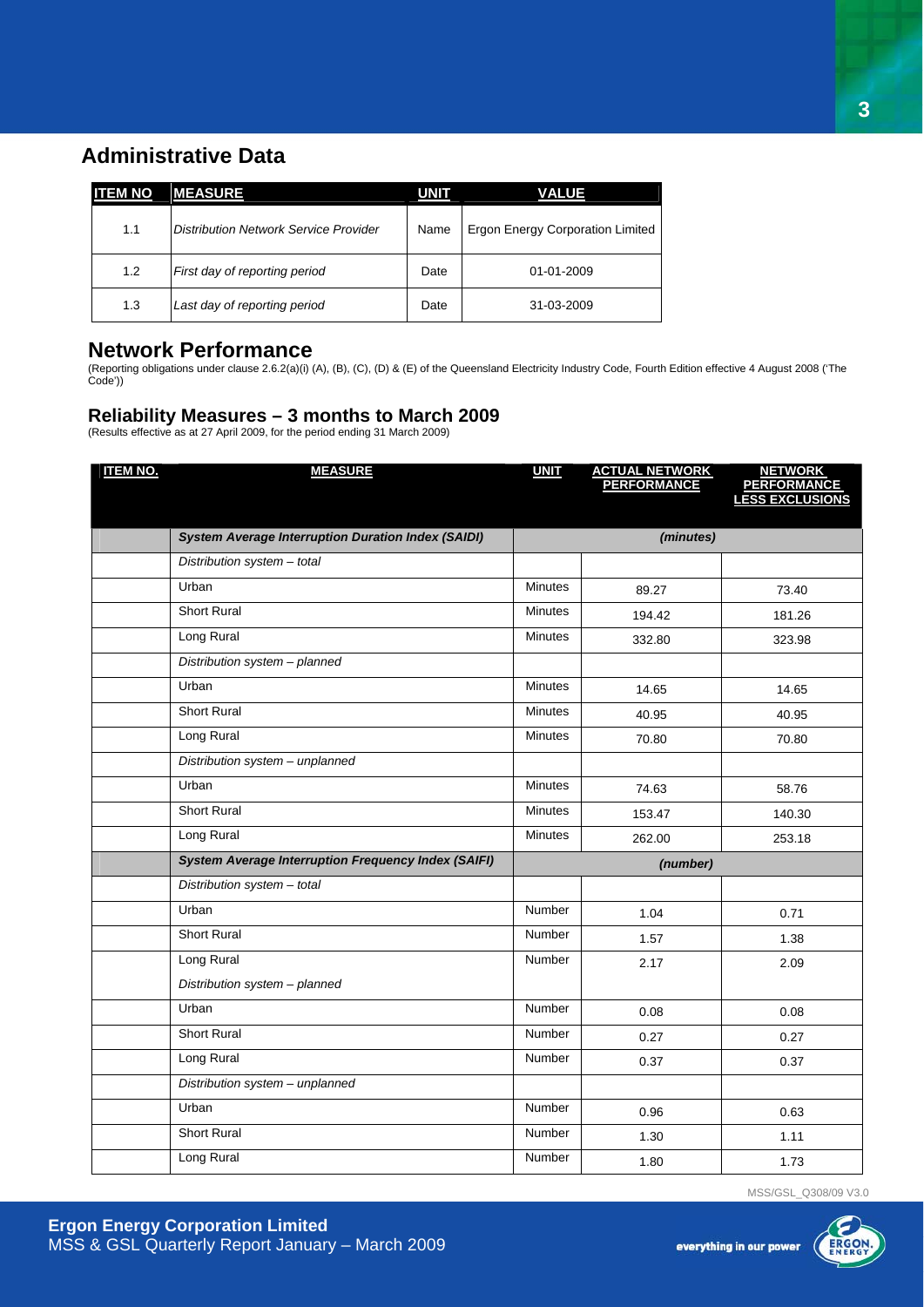#### **Reliability Measures – Financial Year to Date (1 July 2008 to 31 March 2009)**

(Results effective as at 27 April 2009, for the period ending 31 March 2009)

| <b>ITEM NO.</b> | <b>MEASURE</b>                                             | <b>UNIT</b>    | <b>ACTUAL NETWORK</b><br><b>PERFORMANCE</b> | <b>NETWORK</b><br><b>PERFORMANCE</b><br>LESS EXCLUSIONS |  |
|-----------------|------------------------------------------------------------|----------------|---------------------------------------------|---------------------------------------------------------|--|
|                 | <b>System Average Interruption Duration Index (SAIDI)</b>  |                | (minutes)                                   |                                                         |  |
|                 | Distribution system - total                                |                |                                             |                                                         |  |
|                 | Urban                                                      | <b>Minutes</b> | 221.48                                      | 162.54                                                  |  |
|                 | <b>Short Rural</b>                                         | <b>Minutes</b> | 492.94                                      | 442.31                                                  |  |
|                 | Long Rural                                                 | <b>Minutes</b> | 1017.61                                     | 886.16                                                  |  |
|                 | Distribution system - planned                              |                |                                             |                                                         |  |
|                 | Urban                                                      | <b>Minutes</b> | 32.28                                       | 31.97                                                   |  |
|                 | <b>Short Rural</b>                                         | <b>Minutes</b> | 109.01                                      | 107.79                                                  |  |
|                 | Long Rural                                                 | <b>Minutes</b> | 198.67                                      | 196.36                                                  |  |
|                 | Distribution system - unplanned                            |                |                                             |                                                         |  |
|                 | Urban                                                      | <b>Minutes</b> | 189.20                                      | 130.57                                                  |  |
|                 | <b>Short Rural</b>                                         | <b>Minutes</b> | 383.94                                      | 334.53                                                  |  |
|                 | Long Rural                                                 | <b>Minutes</b> | 818.94                                      | 689.81                                                  |  |
|                 | <b>System Average Interruption Frequency Index (SAIFI)</b> |                | (number)                                    |                                                         |  |
|                 | Distribution system - total                                |                |                                             |                                                         |  |
|                 | Urban                                                      | <b>Number</b>  | 2.34                                        | 1.61                                                    |  |
|                 | <b>Short Rural</b>                                         | <b>Number</b>  | 4.03                                        | 3.47                                                    |  |
|                 | Long Rural                                                 | <b>Number</b>  | 6.21                                        | 5.61                                                    |  |
|                 | Distribution system - planned                              |                |                                             |                                                         |  |
|                 | Urban                                                      | <b>Number</b>  | 0.17                                        | 0.17                                                    |  |
|                 | <b>Short Rural</b>                                         | <b>Number</b>  | 0.57                                        | 0.57                                                    |  |
|                 | Long Rural                                                 | Number         | 0.94                                        | 0.92                                                    |  |
|                 | Distribution system - unplanned                            |                |                                             |                                                         |  |
|                 | Urban                                                      | Number         | 2.17                                        | 1.44                                                    |  |
|                 | <b>Short Rural</b>                                         | <b>Number</b>  | 3.45                                        | 2.91                                                    |  |
|                 | Long Rural                                                 | Number         | 5.27                                        | 4.69                                                    |  |
|                 |                                                            |                |                                             |                                                         |  |



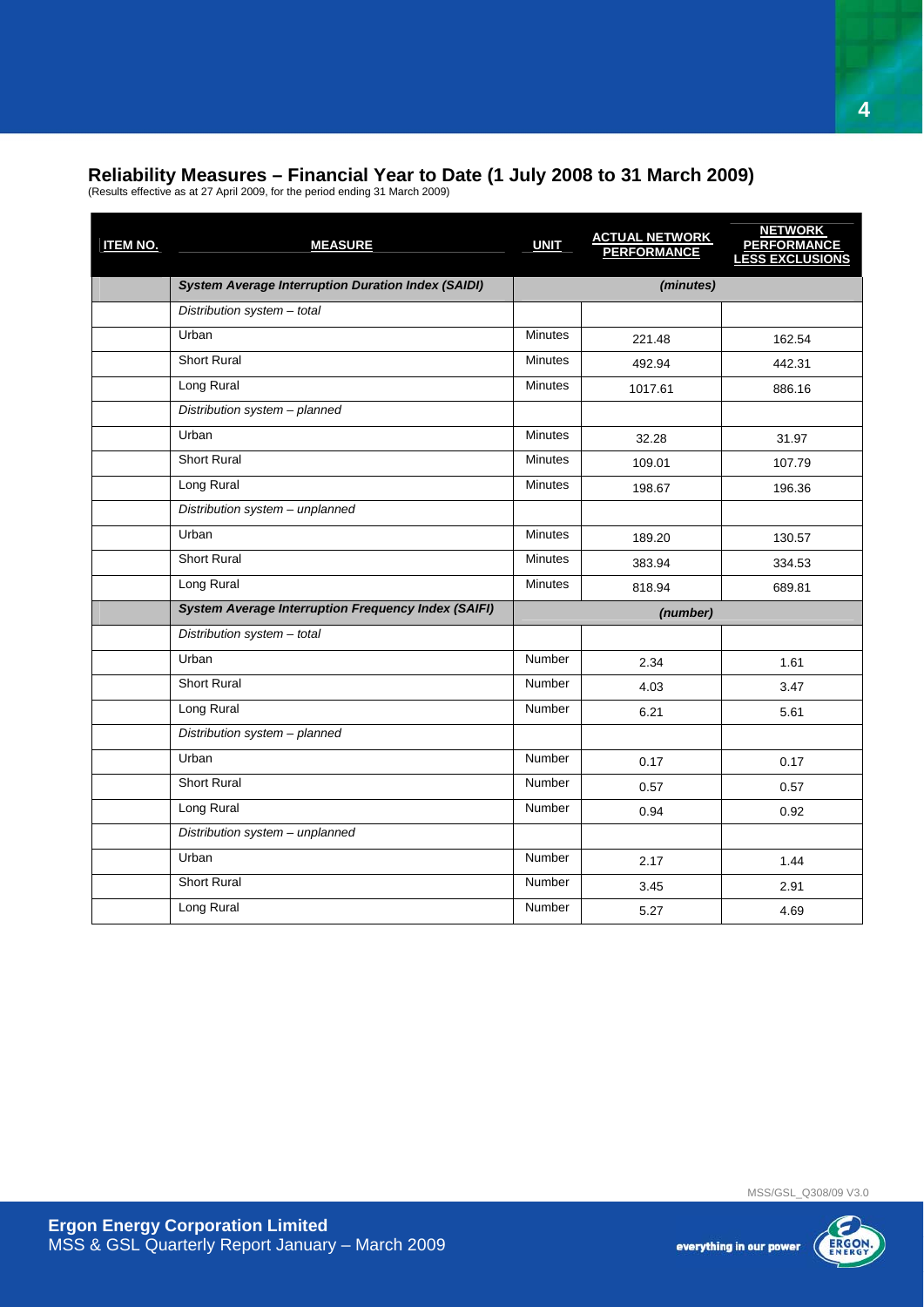#### **Details of Interruptions Excluded - 3 Months to March 2009**

(Results effective as at 27 April 2009, for the period ending 31 March 2009)

|                                                                                                                                                                                                                                 | Urban | <b>SR</b> | <b>LR</b> |
|---------------------------------------------------------------------------------------------------------------------------------------------------------------------------------------------------------------------------------|-------|-----------|-----------|
| <b>System Average Interruption Duration Index (SAIDI)</b>                                                                                                                                                                       |       | (minutes) |           |
| (a) an interruption of a duration of one minute or less;                                                                                                                                                                        | 0.00  | 0.00      | 0.00      |
| (b) an interruption resulting from:                                                                                                                                                                                             |       |           |           |
| (i) load shedding due to a shortfall in generation;                                                                                                                                                                             | 0.00  | 0.00      | 0.00      |
| (ii) a direction by NEMMCO, a system operator or any other<br>body exercising a similar function under the Electricity Act,<br>National Electricity Code or National Electricity Law;                                           | 0.00  | 0.00      | 0.00      |
| (iii) automatic shedding of load under the control of under<br>frequency relays following the occurrence of a power system<br>under-frequency condition described in the power system<br>security and reliability standards; or | 0.00  | 0.00      | 0.00      |
| (iv) a failure of the shared transmission grid <sup>1</sup> ; or                                                                                                                                                                | 15.31 | 12.06     | 6.56      |
| (v) a direction by a police officer or another authorised person<br>exercising powers in relation to public safety;                                                                                                             | 0.00  | 0.00      | 0.00      |
| (c) any interruption to the supply of electricity on a distribution<br>entity's supply network which commences on a major event day;<br>and                                                                                     | 0.00  | 0.00      | 0.00      |
| (d) an interruption caused by a customer's electrical installation or<br>failure of that electrical installation.                                                                                                               | 0.56  | 1.10      | 2.26      |
| <b>Total SAIDI for all Exclusion Events</b>                                                                                                                                                                                     | 15.87 | 13.16     | 8.82      |
| <b>System Average Interruption Frequency Index (SAIFI)</b>                                                                                                                                                                      |       | (number)  |           |
| (a) an interruption of a duration of one minute or less;                                                                                                                                                                        | 0.00  | 0.00      | 0.00      |
| (b) an interruption resulting from:                                                                                                                                                                                             |       |           |           |
| (i) load shedding due to a shortfall in generation;                                                                                                                                                                             | 0.00  | 0.00      | 0.00      |
| (ii) a direction by NEMMCO, a system operator or any other<br>body exercising a similar function under the Electricity Act,<br>National Electricity Code or National Electricity Law;                                           | 0.00  | 0.00      | 0.00      |
| (iii) automatic shedding of load under the control of under<br>frequency relays following the occurrence of a power system<br>under-frequency condition described in the power system<br>security and reliability standards; or | 0.00  | 0.00      | 0.00      |
| (iv) a failure of the shared transmission grid; or                                                                                                                                                                              | 0.33  | 0.18      | 0.07      |
| $f_{\rm c}$ $\Lambda$ , and the set of the contraction of $H$ is a set of a set of a set of a set of a set of a                                                                                                                 |       |           |           |

(v) a direction by a police officer or another authorised person exercising powers in relation to public safety; 0.00 0.00 0.00 (c) any interruption to the supply of electricity on a distribution entity's supply network which commences on a major event day; and 0.00 0.00 0.00 (d) an interruption caused by a customer's electrical installation or failure of that electrical installation. 0.01 0.01 0.01 **Total SAIFI for all Exclusion Events 0.33** 0.19 0.07 **0.07** 

Note: Ergon Energy does not currently record momentary (<1 minute) outages.

<sup>1</sup> Ergon Energy experienced several transmission outages throughout the March quarter. The most significant impact was 22 January where all of North and Far North lost supply due to a Powerlink Outage with other non-Ergon transmission events also experienced on 23 January, 3 February, and 8 March. This is noticeable in the exclusions

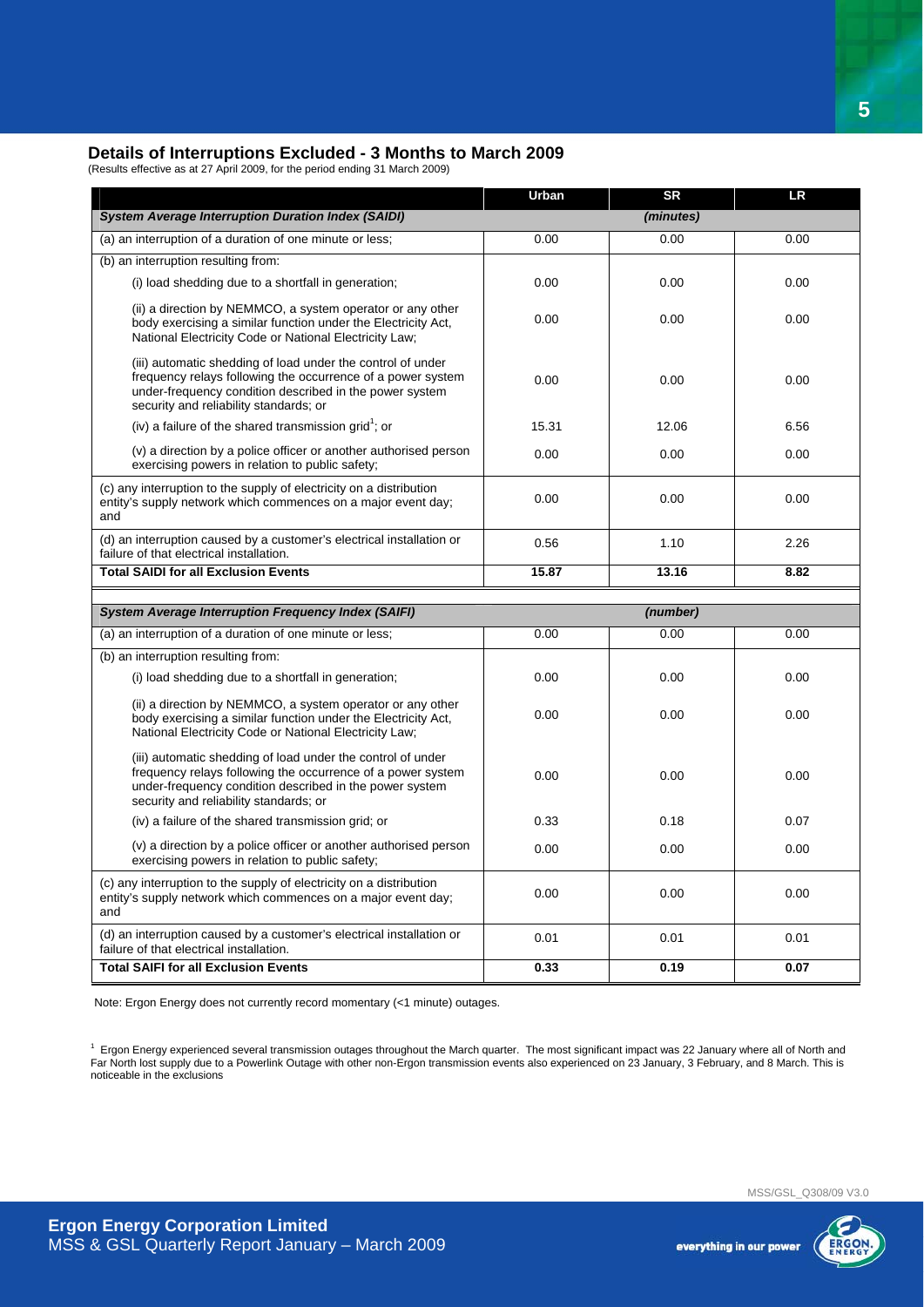## **Details of Interruptions Excluded for the Financial Year to Date (1 July 2008 to 31 March 2009)**

| (Results effective as at 27 April 2009, for the period ending 31 March 2009)                                                                                                                                                    |              |           |        |
|---------------------------------------------------------------------------------------------------------------------------------------------------------------------------------------------------------------------------------|--------------|-----------|--------|
|                                                                                                                                                                                                                                 | <b>Urban</b> | <b>SR</b> | LR     |
| <b>System Average Interruption Duration Index (SAIDI)</b>                                                                                                                                                                       |              | (minutes) |        |
| (a) an interruption of a duration of one minute or less;                                                                                                                                                                        | 0.00         | 0.00      | 0.00   |
| (b) an interruption resulting from:                                                                                                                                                                                             |              |           |        |
| (i) load shedding due to a shortfall in generation;                                                                                                                                                                             | 0.00         | 0.00      | 0.00   |
| (ii) a direction by NEMMCO, a system operator or any other<br>body exercising a similar function under the Electricity Act,<br>National Electricity Code or National Electricity Law;                                           | 0.00         | 0.00      | 0.00   |
| (iii) automatic shedding of load under the control of under<br>frequency relays following the occurrence of a power system<br>under-frequency condition described in the power system<br>security and reliability standards; or | 0.00         | 0.00      | 0.00   |
| (iv) a failure of the shared transmission grid; or                                                                                                                                                                              | 20.44        | 14.41     | 6.57   |
| (v) a direction by a police officer or another authorised person<br>exercising powers in relation to public safety;                                                                                                             | 0.00         | 0.00      | 0.00   |
| (c) any interruption to the supply of electricity on a distribution<br>entity's supply network which commences on a major event day;<br>and                                                                                     | 36.77        | 33.01     | 118.53 |
| (d) an interruption caused by a customer's electrical installation or<br>failure of that electrical installation.                                                                                                               | 1.74         | 3.21      | 6.34   |
|                                                                                                                                                                                                                                 |              |           |        |
| <b>Total SAIDI for all Exclusion Events</b>                                                                                                                                                                                     | 58.94        | 50.63     | 131.44 |
| <b>System Average Interruption Frequency Index (SAIFI)</b>                                                                                                                                                                      |              | (number)  |        |
| (a) an interruption of a duration of one minute or less;                                                                                                                                                                        | 0.00         | 0.00      | 0.00   |
| (b) an interruption resulting from:                                                                                                                                                                                             |              |           |        |
| (i) load shedding due to a shortfall in generation;                                                                                                                                                                             | 0.00         | 0.00      | 0.00   |
| (ii) a direction by NEMMCO, a system operator or any other<br>body exercising a similar function under the Electricity Act,<br>National Electricity Code or National Electricity Law;                                           | 0.00         | 0.00      | 0.00   |
| (iii) automatic shedding of load under the control of under<br>frequency relays following the occurrence of a power system<br>under-frequency condition described in the power system<br>security and reliability standards; or | 0.00         | 0.00      | 0.00   |
| (iv) a failure of the shared transmission grid; or                                                                                                                                                                              | 0.51         | 0.25      | 0.07   |
| (v) a direction by a police officer or another authorised person<br>exercising powers in relation to public safety;                                                                                                             | 0.00         | 0.00      | 0.00   |
| (c) any interruption to the supply of electricity on a distribution<br>entity's supply network which commences on a major event day;<br>and                                                                                     | 0.20         | 0.28      | 0.51   |
| (d) an interruption caused by a customer's electrical installation or<br>failure of that electrical installation.                                                                                                               | 0.02         | 0.02      | 0.02   |

Note: Ergon Energy does not currently record momentary (<1 minute) outages.

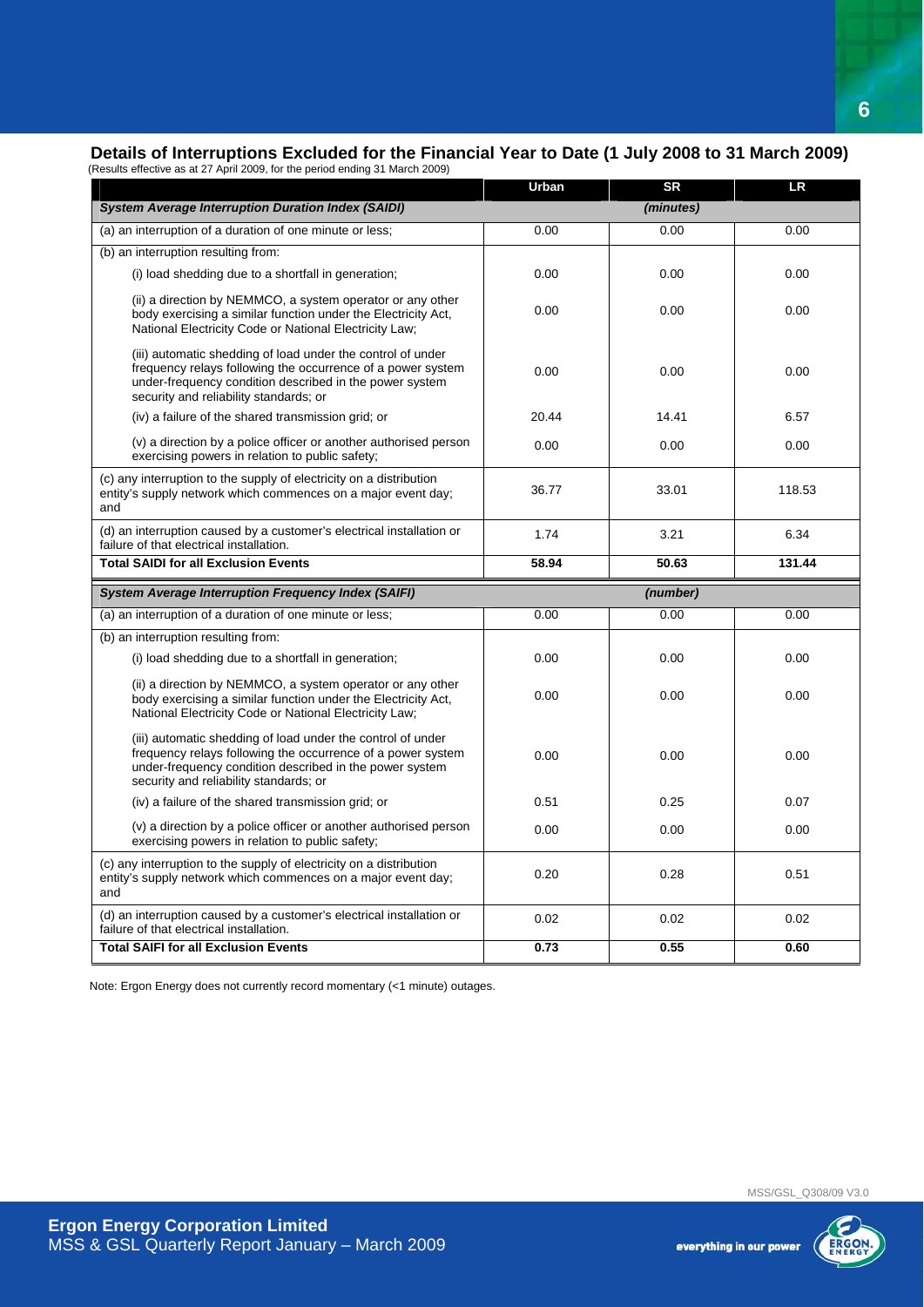#### **Description of any major event days**

During the March 2009 quarter, reliability performance was adversely influenced by severe and widespread storm activity, which caused widespread damage and affected large volumes of Ergon Energy customers across the state. Despite the sustained storm activity and flooding in the supply area during the March quarter, Ergon Energy registered no Major Event Days (MED) for the period using the 2.5 beta exclusion event method, which classifies a MED to be any day with a daily SAIDI value greater than the 2008-09 MED Threshold (TMED) of 8.94 system minutes.

#### **Explanation of reasons for exceeding minimum service standards and proposals to improve performance**

Severe storms and cyclones Charlotte and Ellie caused flooding across 62% of Queensland during January and February 2009 respectively. Cyclone Hamish followed during March 2009 menacing the eastern coast for more than a week. Such severe storm activity has had an adverse impact on network reliability experienced in Ergon Energy's supply area with a number of severe storm related interruptions not significant enough to qualify as a major event day.

Increased outage durations observed to date resulted largely from precautionary action taken to safely manage the operation of the high voltage network during extended flooding periods. During the third quarter Ergon Energy authorised a number of forced outages to ensure sections of the high voltage overhead network in elevated floodwater were safely managed. The auto-reclosing functionality on distribution feeders that traversed areas under flood were also disabled to minimise the risk to the public associated with grounded high voltage conductors. Floodwater also impeded access routes for field staff to carryout investigations and effect repairs on faulted sections of the network, delaying restoration of supply following faults.

On the 19th February Ergon Energy suspended all live-line work to address an increase in live-line related safety incidents. Since the suspension of the live-line work there has been a notable increase in planned network outages on the overall reliability performance for all three feeder categories. There are also bans on operations of a particular type of Air Break Switch (ABS) associated with torsional failures (used to break the distribution of power between two sets of lines for maintenance works to be conducted), which is contributing to longer planned outage durations.

It is expected that the impact of the live-line suspension combined with the sustained storm activity during the year, will result in Ergon Energy reporting unfavorable SAIDI figures for all three feeder categories and unfavorable SAIFI figures for the Short Rural Feeder against the 2008-09 end of year (EOY) MSS targets. Ergon Energy anticipates the Urban and Long Rural feeder categories will remain favorable against the 2008-09 EOY SAIFI targets. The March results for the planned outages imply that the suspension of Live Line work is going to strictly limit the opportunities for further improvement before June 09. The bans on liveline are expected to be in place until the end September 2009 and will therefore influence MSS results for 2009-10.

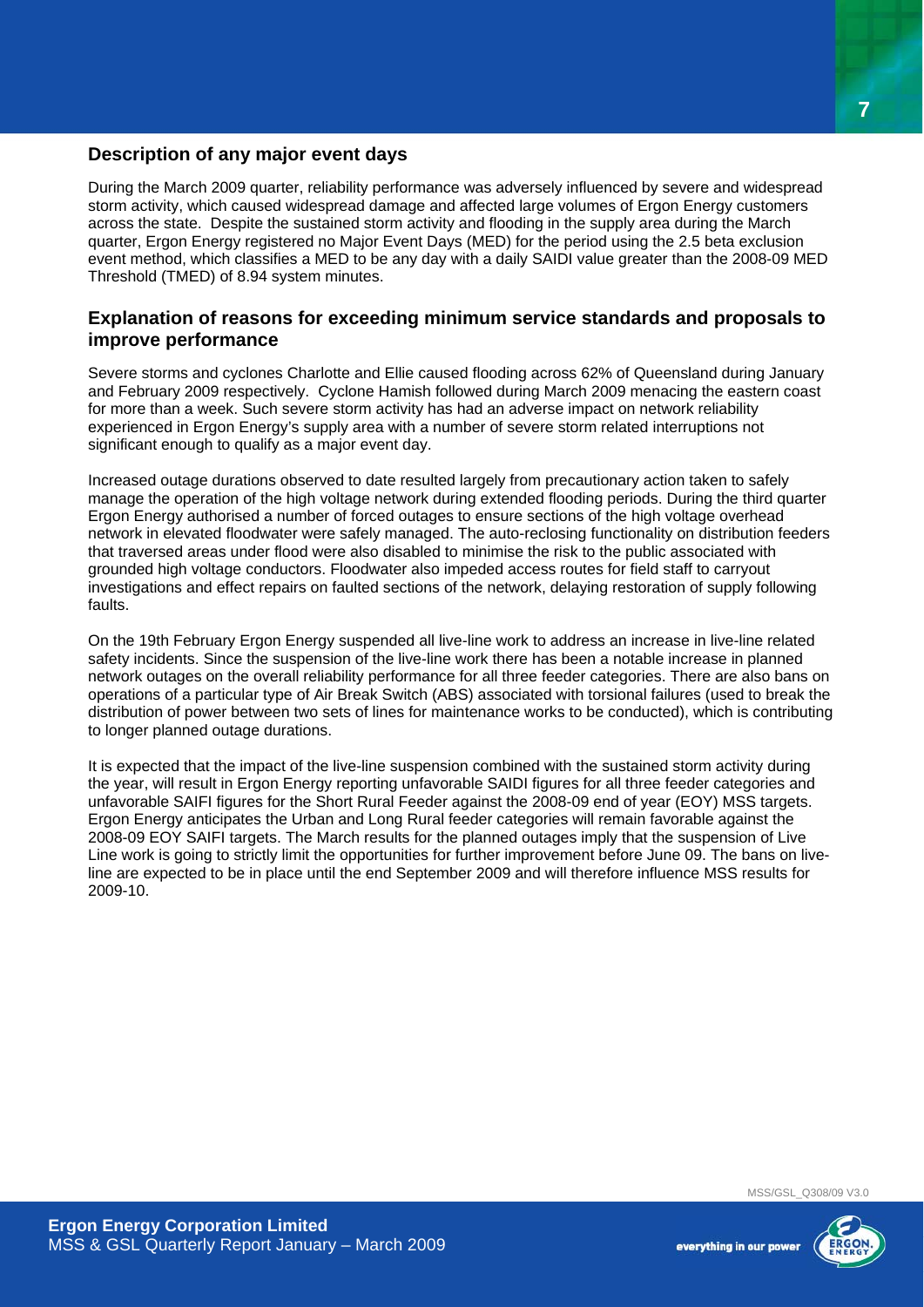#### **SAIDI and SAIFI Run Rate Graphs for the Financial Year to Date**

(Results effective as at 27 April 2009, for the period ending 31 March 2009)



| <b>Feeder Type</b> | <b>SAIDI</b><br><b>Network</b><br><b>Performance</b><br>less MSS<br>exclusions<br>(Actual) | <b>SAIDI MSS</b><br><b>Run Rate</b><br><b>Target</b> |
|--------------------|--------------------------------------------------------------------------------------------|------------------------------------------------------|
| Urban (UR)         | 163                                                                                        | 150                                                  |
| Short Rural (SR)   | 442                                                                                        | 409                                                  |
| Long Rural (LR)    | 886                                                                                        | 888                                                  |

**8**



| <b>Feeder Type</b> | <b>SAIFI</b><br><b>Network</b><br><b>Performance</b><br>less MSS<br>exclusions<br>(Actual) | <b>SAIFI MSS</b><br><b>Run Rate</b><br><b>Target</b> |
|--------------------|--------------------------------------------------------------------------------------------|------------------------------------------------------|
| Urban (UR)         | 1.61                                                                                       | 1.90                                                 |
| Short Rural (SR)   | 3.47                                                                                       | 3.72                                                 |
| Long Rural (LR)    | 5.61                                                                                       | 6.51                                                 |

MSS/GSL\_Q308/09 V3.0

everything in our power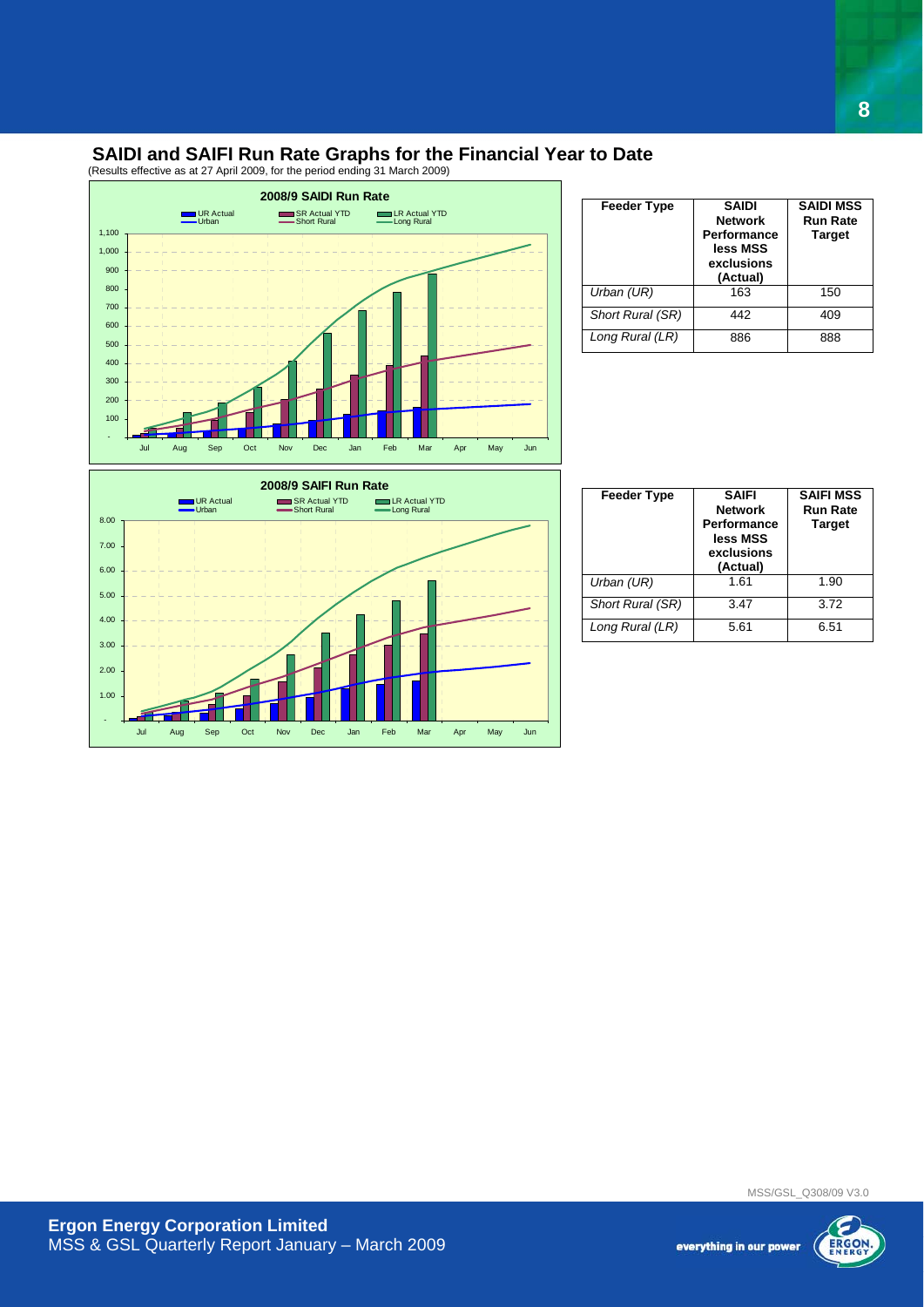## **Guaranteed Service Levels (GSLs)**

(Reporting obligations under clause 2.6.2(a)(ii) (A), (B) & (C) of The Code)

### **GSL Claims Breakdown for the Quarter and Financial Year to Date (1 July 2008 to 31 March 2009)<sup>1</sup>**

|                               | January 2009 to March 2009               |                                                        |                                                             |                       | <b>Financial Year to Date</b>            |                                                 |                                                             |                |
|-------------------------------|------------------------------------------|--------------------------------------------------------|-------------------------------------------------------------|-----------------------|------------------------------------------|-------------------------------------------------|-------------------------------------------------------------|----------------|
| <b>Type of GSL</b>            | No. of<br><b>Claims</b><br><b>Raised</b> | No. of<br><b>Claims</b><br><b>Accepted</b><br>and Paid | No. of<br><b>Claims</b><br>Investigate<br>d and Not<br>Paid | <b>Amount</b><br>Paid | No. of<br><b>Claims</b><br><b>Raised</b> | No. of<br><b>Claims</b><br>Accepted<br>and Paid | No. of<br><b>Claims</b><br>Investigate<br>d and Not<br>Paid | Amount<br>Paid |
| Planned Interruption (Bus)    | 4                                        | $\overline{2}$                                         | 2                                                           | \$100                 | 23                                       | 17                                              | 6                                                           | \$850          |
| Planned Interruption (Res)    | 48                                       | 40                                                     | 8                                                           | \$800                 | 251                                      | 225                                             | 26                                                          | \$4,590        |
| Connection                    | 15                                       | 14                                                     |                                                             | \$1,040               | 58                                       | 51                                              |                                                             | \$4,600        |
| <b>Wrongful Disconnection</b> | 53                                       | 46                                                     | ⇁                                                           | \$4,600               | 161                                      | 141                                             | 20                                                          | \$14,100       |
| Reconnection                  | 8                                        | 5                                                      | 3                                                           | \$520                 | 17                                       | 13                                              | 4                                                           | \$880          |
| <b>Hot Water Supply</b>       | 3                                        | $\overline{2}$                                         |                                                             | \$80                  | $\overline{\phantom{a}}$                 | 5                                               | 2                                                           | \$200          |
| Appointments                  | 16                                       | 14                                                     | 2                                                           | \$560                 | 33                                       | 29                                              | 4                                                           | \$1,160        |
| Reliability - Frequency       | 173                                      | 159                                                    | 14                                                          | \$12,720              | 225                                      | 198                                             | 27                                                          | \$15,840       |
| <b>Reliability - Duration</b> | 258                                      | 210                                                    | 48                                                          | \$16,800              | 410                                      | 361                                             | 49                                                          | \$28,880       |
| <b>Total</b>                  | 578                                      | 492                                                    | 86                                                          | \$37,220              | 1,185                                    | 1,040                                           | 145                                                         | \$71,100       |

The large number of GSL claims during the March 2009 quarter is largely attributed to the extraordinarily high number of reliability GSL claims paid during the quarter (159 reliability – frequency claims and 210 reliability-duration claims). On removal of these claims, the total number of valid GSLs for the March quarter reduces to 123 claims and \$7,700 in payments. The majority of the reliability frequency and duration GSLs were associated with severe weather activity, and flora and fauna issues in St Lawrence, Ogmore and Clarview.

#### **Explanation for Rejection of GSL Claims - 3 months to March 2009**

Ergon Energy rejected 86 GSL claims during the March 2009 quarter. Of these, 78 related to GSL claims made by customers. The remaining 8 GSL claims rejected related to GSL claims automatically identified and raised for investigation by Ergon Energy which were subsequently assessed and rejected. Reason for rejection of each of these GSL claims is summarised below:

- o 2 Planned Interruption (Bus)
	- 1 x Customer notified of Outage
	- 1 x Customer's planned outage did not take place
- 8 Planned Interruption (Res)
	- 4 x Customer notified of Outage
	- 2 x Forced Outage
	- 1 x Pole fire resulting in Unplanned/Emergency Outage
	- 1 x During Live Line work, unforeseen circumstances took place which required customers power to be disconnected for a short period whilst situation was rectified

#### **Definitions / Notes:**

 $\overline{a}$ 



<sup>1</sup> Figures reported include both GSL claims made / raised by customers and GSL claims automatically identified and raised for investigation and payment by Ergon Energy (as per clause 2.5.11(a) of the Electricity Industry Code).

The Number of Claims Investigated and Not Paid reflect claims raised for investigation, which are subsequently found not to be valid GSL claims as per requirements under the Electricity Industry Code (rejected GSLs). Rejected GSLs can arise from both customer initiated GSL claims and corporate initiated GSL claims. Refer to the "Explanation for Rejection of GSL Claims" for further details on rejected GSL claims.